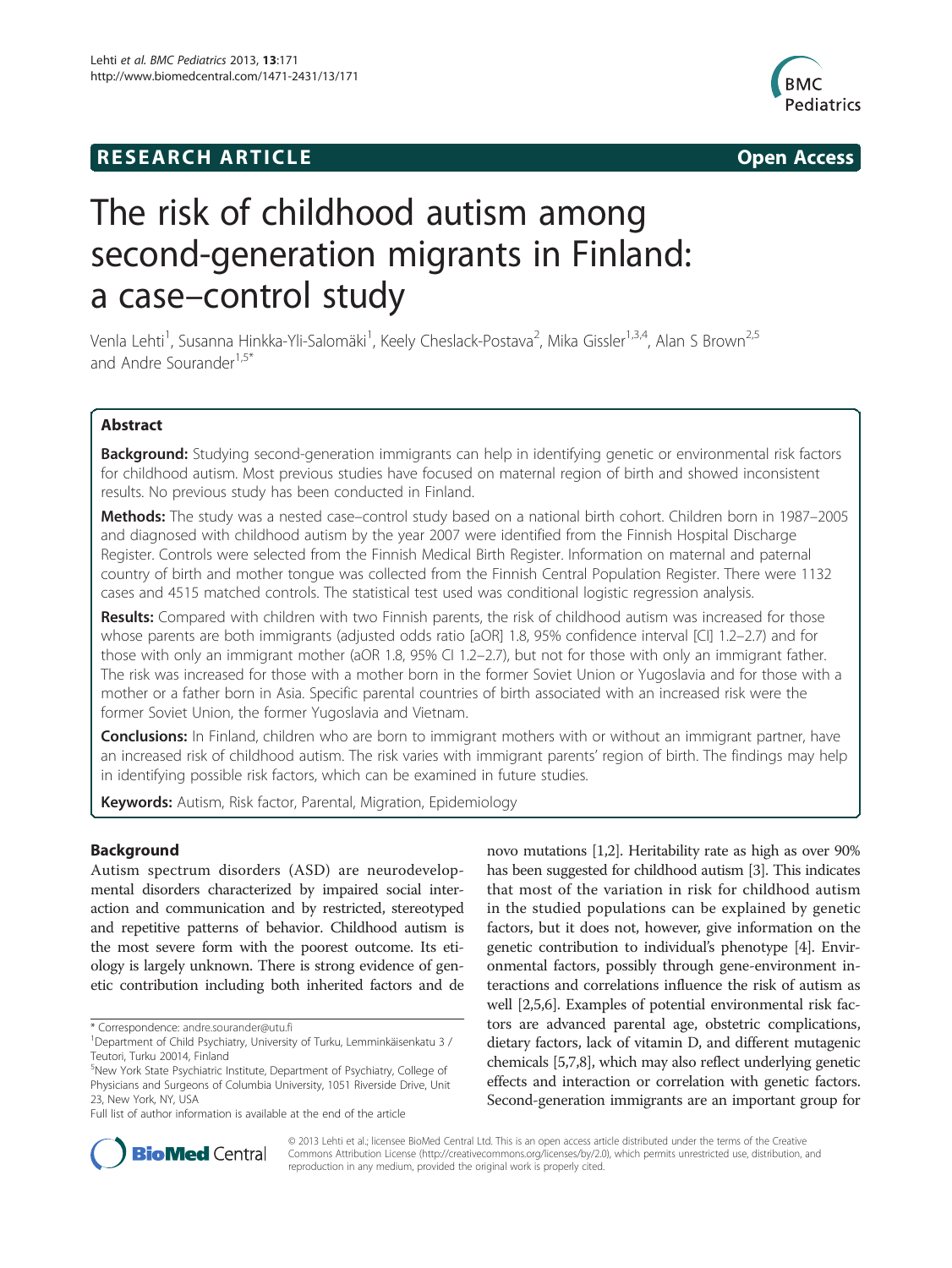studying the etiology of childhood autism, because parents from different regions may differ in terms of genetic risk, but they may also have been exposed to different levels of environmental risk factors before or after immigration.

Many previous studies conducted in Europe have shown that immigrant mothers born outside Europe have an increased risk of having a child with childhood autism [[9-11](#page-6-0)] or other ASD [[12](#page-6-0)], but there are also studies reporting a non-significant association [[13,14\]](#page-6-0). In one study maternal immigration was associated only with ASD with intellectual disability [\[15](#page-6-0)]. Outside Europe, an Australian study showed that immigrant mothers had an increased risk of having a child with ASD [\[16\]](#page-6-0). A California study showed no increased risk for any immigrant mothers, although Mexican-born mothers had a decreased risk of having a child with childhood autism [\[17\]](#page-6-0). The studies on paternal country of birth have been conducted in Sweden and Denmark and their findings have been inconsistent. Two studies have shown an association between father's, but not mother's immigrant background, and childhood autism [[13](#page-6-0)] or ASD [\[14\]](#page-6-0) in offspring. One study has shown an association between mother's, but not father's immigrant background, and childhood autism [[18](#page-6-0)]. It has also been shown that having only an immigrant mother [[10,11\]](#page-6-0) or two immigrant parents [\[10](#page-6-0)] is associated with childhood autism, but having only an immigrant father is not.

The comparison of previous studies is complicated by small samples and variation in the immigration profiles of different countries. In addition, only a few such studies [[9,11,13](#page-6-0),[18](#page-6-0)] have been nationally representative. In several studies, subjects and information on covariates have been collected from national or statewide registers [[9,11,13,15,18\]](#page-6-0), while in two studies the cases have been obtained from clinics in a certain region, but controls and information on covariates have been collected from a national or statewide register [\[10,16](#page-6-0)]. In one study the cases were ascertained from only a few clinics, and a population comparison group comprised only census data [\[12](#page-6-0)]. There has also been variation in the definition of outcomes. In most studies the outcome has been either childhood autism or the entire ASD spectrum.

Finland is a country with a relatively low, but constantly increasing number of immigrants. In 1990 the proportion of foreign-born people in the Finnish population was only 1.3% while in 2010 it was 4.8% [\[19\]](#page-6-0). In 2010 the most common categories under which residence permits were issued included working, studying and family relations, accounting for 70% of all immigrants [\[20,21\]](#page-6-0). Immigrants generally use both primary and specialized health services less than Finnish people and it has been estimated that they may also be healthier, but there is great variation within the immigrant population [\[22\]](#page-6-0). This case–control study is based on a large national cohort, and the use of comprehensive register data

provides information on all children diagnosed with childhood autism in specialized health care and a representative sample of controls. The aim of this study was to examine the associations of maternal and paternal region of birth with childhood autism in offspring. Based on previous European studies our hypothesis was that the offspring of non-European parents would have an increased risk of childhood autism. In particular, we hypothesized that offspring of mothers with dark skin would have the highest risk, based on a suggested association between lower levels of vitamin D and increased risk of autism in offspring [\[8,23-25\]](#page-6-0).

# Methods

The study is derived from the Finnish Prenatal Study of Autism (FIPS-A), which is a nested case–control study based on a national birth cohort, and aims to identify early life risk factors of ASD. The methods have been described in detail by Lampi et al. [[26\]](#page-6-0). The study was authorized by the Ministry of Social Affairs and Health of Finland (STM/2593/2008) with approvals from the National Institute for Health and Welfare (THL), the Ethics Committee of the Intermunicipal Hospital District of Southwest Finland, and the Institutional Review Board of the New York State Psychiatric Institute. To assess the association between parental region of birth and childhood autism, we conducted a linkage between three national registers for 1132 cases and their 4515 controls born in 1987–2005 and matched by age, sex and region.

# Case and control identification

Children born in 1987–2005 and diagnosed with childhood autism by the year 2007 were identified from the Finnish Hospital Discharge Register (FHDR), a nationwide register maintained by THL. It includes the personal identification numbers and covers the days of admission and discharge in all public and private inpatient care units in Finland for the whole follow-up period and the outpatient visits in hospitals since 1998. The diagnoses included in the register are based on the International Classification of Diseases (ICD). In this study the diagnostic code 299.0 in ICD-9 (years 1987–1995) and F84.0 in ICD-10 (years 1996–2007) were used. A validation study has shown that the validity of childhood autism diagnosis in the FHDR is very good [\[27](#page-6-0)].

Four controls per case were selected from the Finnish Medical Birth Register (FMBR), which is another mandatory national register maintained by THL. It includes information on maternal background, pregnancy, and the prenatal and neonatal period up to age seven days on all births in Finland. The register includes mothers' personal identification numbers linked to children. The controls were matched to each case by date of birth (+/− 30 days), region of birth, sex, and residence in Finland.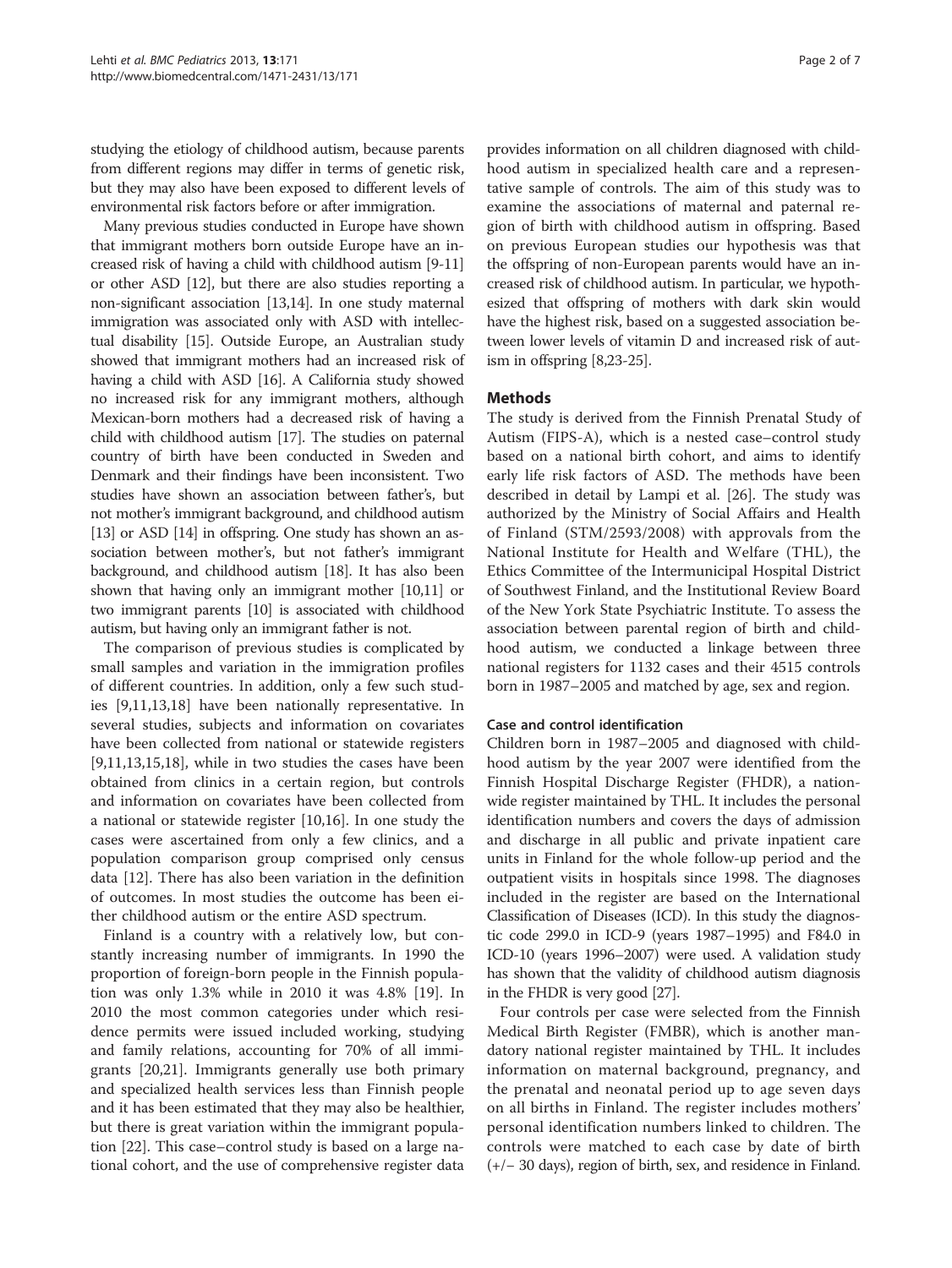The exclusion criteria for controls were ASD or severe/ profound mental retardation according to the FHDR. Of the originally matched 4528 controls, 12 children and ten mothers had invalid or incomplete personal identification numbers. This led to a removal of 13 controls from the case–control database leading to 4515 controls, since no follow-up data could be gathered for them.

#### Parental immigration status

The data on parental country of birth and mother tongue were collected from the Finnish Central Population Register (CPR), which is a computerized national register that contains basic information about Finnish citizens and foreign citizens residing permanently in Finland. Asylum seekers and recent migrants without personal identification numbers are not included in the register. The register includes personal identification numbers which are issued to all Finnish citizens and permanent residents at birth or at migration. Parents can be identified by linking their personal identification number with that of their children's. In this study the focus was on parents who are firstgeneration immigrants. They were defined as those who were born abroad and whose mother tongue is not Finnish. Those who were born in Finland and/or whose mother tongue is Finnish were defined as Finnish.

Three different methods were used for classifying parents. First, a four-category variable was used for the primary analysis: both parents Finnish (reference), mother immigrant and father Finnish, father immigrant and mother Finnish and both parents immigrants. Second, a regional analysis was conducted separately for mothers and fathers using the following categorization: 1) Finnish (reference), 2) Western countries (most European countries, North America, Australia and New Zealand), 3) Countries which were part of the Soviet Union or Yugoslavia, 4) Sub-Saharan Africa, 5) North Africa and Middle East, and 6) Asia (excluding Middle East). Both geographical and socioeconomic factors were considered for the categorization. All "Western countries" are members of OECD (Organization for Economic Co-operation and Development) except for Romania and Bulgaria, which are nevertheless members of the European Union. Latin American countries were excluded from this analysis, because the group was very small with only three controls and four cases. Third, a country-specific analysis was conducted separately for mothers and fathers using countries from which there were at least ten mothers or fathers in the sample. Being Finnish was used as a reference.

# Covariates

The inclusion of covariates was based on analyses of bivariate associations between: 1) selected variables from the FMBR or CPR and childhood autism, and 2) these

same variables and immigration status among controls. The results of these analyses are shown in Table [1.](#page-3-0) Since only paternal age and maternal age were significantly associated with both exposure and outcome, these two variables were included as covariates in adjusted models. Parental age was considered to be a possible confounder. Table [1](#page-3-0) shows that the age of immigrant parents differs from Finnish parents especially in families with both an immigrant mother and father. Advanced parental age as a risk factor for childhood autism has been described in more detail in a previous study based on FIPS-A [\[28](#page-6-0)]. Parents' socioeconomic status (SES) was not included as a possible confounder, since the variable available in FMBR is considered to be unreliable in refugee populations with incomplete information on their education and many of them are outside the labour force, e.g. in education or at home.

### Statistical analysis

The analysis was based on a nested case–control design, where the controls for each case were matched from the population at risk on selected factors, elaborated in "Case and control identification". To analyze the primary outcome, the four-level variable describing parents' immigration status was utilized. To study the regional associations, we utilized immigrant parents' country of birth. They were categorized in the five geographic regions described above, and elaborated in "Parental immigration status". The reference group in each analysis was "Finnish parents". Point and interval estimates of odds ratios were obtained by fitting conditional logistic regression models for matched sets. A p-value of less than 0.05 was considered statistically significant. Statistical analyses were performed with SAS software (SAS 9.2, SAS Institute, Cary, NC, USA).

#### Results

Among all children with childhood autism, 8.6% had at least one immigrant parent. Among controls, 5.5% had an immigrant parent. Cases with two immigrant parents had been diagnosed with childhood autism at significantly younger age than cases with two Finnish parents. The average age at diagnosis was 3.8 years for those with two immigrant parents and 5.6 years for those with two Finnish parents (p=0.002). Those with one immigrant parent did not significantly differ from those who have two Finnish parents. Compared with children in whom parents were both Finnish, the risk of childhood autism was increased for those whose parents were both immigrants (adjusted OR 1.8, 95% CI 1.2–2.7) and for those with only an immigrant mother (1.8, 1.2–2.7), but not for those with only an immigrant father (Table [2\)](#page-3-0).

The regional analysis was conducted separately for maternal and paternal region of birth. Significant associations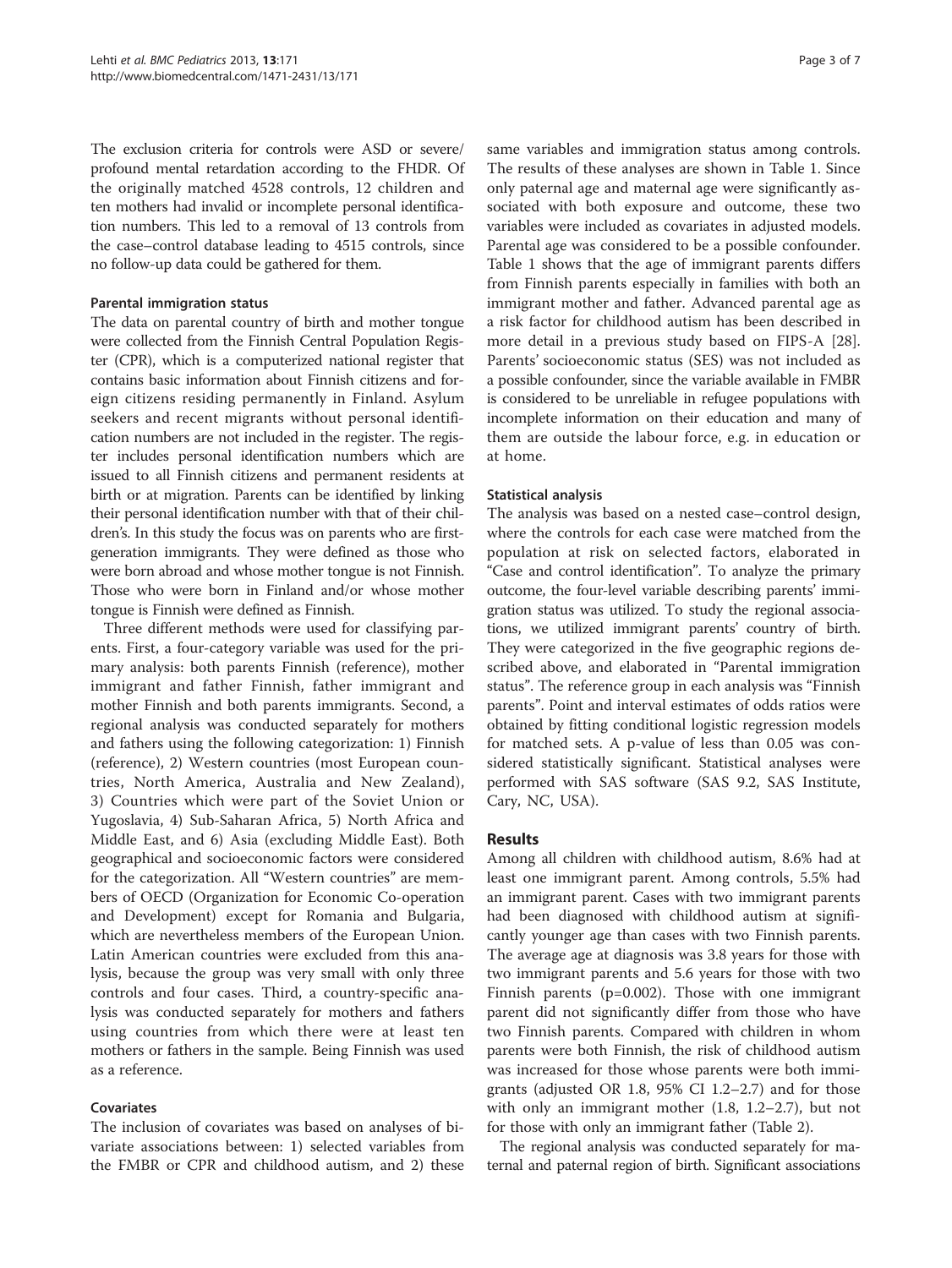|                                  | Immigration                          |                                 |                                 | Relationship between                    |                      |                                                         |  |
|----------------------------------|--------------------------------------|---------------------------------|---------------------------------|-----------------------------------------|----------------------|---------------------------------------------------------|--|
| <b>Covariates</b>                | <b>Both parents</b><br>Finnish n (%) | Mother only<br>immigrated n (%) | Father only<br>immigrated n (%) | <b>Both parents</b><br>immigrated n (%) | p-value <sup>a</sup> | covariates and childhood<br>autism p-value <sup>a</sup> |  |
| Maternal age (≥median, 29 years) | 2 386 (55.9)                         | 48 (60.0)                       | 48 (62.3)                       | 34 (36.6)                               | 0.001                | < 0.001                                                 |  |
| mean (years)                     | 29.5                                 | 30.3                            | 30.1                            | 27.4                                    |                      |                                                         |  |
| SD (years)                       | 5.3                                  | 5.2                             | 5.2                             | 4.7                                     |                      |                                                         |  |
| Paternal age (≥median, 32 years) | 2 055 (48.2)                         | 47 (58.8)                       | 41 (53.3)                       | 58 (62.4)                               | 0.01                 | 0.003                                                   |  |
| mean (years)                     | 31.9                                 | 35.7                            | 32.6                            | 33.0                                    |                      |                                                         |  |
| SD (years)                       | 5.9                                  | 7.7                             | 6.7                             | 5.8                                     |                      |                                                         |  |
| Smoking <sup>b</sup>             | 714 (17.2)                           | 10(13.2)                        | 10(13.2)                        | 1(1.2)                                  | < 0.001              | 0.77                                                    |  |
| Previous births $(22)$           | 1105(25.9)                           | 15 (18.8)                       | 18 (23.4)                       | 36 (38.7)                               | 0.02                 | 0.22                                                    |  |
| Pre-term birth (<37 weeks)       | 229(5.4)                             | 8(10.0)                         | 1(1.3)                          | 7(7.5)                                  | 0.08                 | 0.06                                                    |  |
| Low birthweight (<2500 g)        | 135(3.2)                             | 3(3.8)                          | 0(0)                            | 3(3.2)                                  | 0.45                 | < 0.001                                                 |  |
| mean $(q)$                       | 3598                                 | 3558                            | 3580                            | 3539                                    |                      |                                                         |  |
| SD(q)                            | 546                                  | 450                             | 490                             | 529                                     |                      |                                                         |  |

<span id="page-3-0"></span>

 $\alpha$ <sup>2</sup> test, <sup>b</sup>frequency missing = 47 cases, 132 controls. OR=odds ratio, CI=confidence interval.

were observed between region of birth and childhood autism in offspring (Table [3](#page-4-0)). The risk of childhood autism was increased for those with mothers (adjusted OR 1.8, 95% CI 1.2–2.9) born in the former Soviet Union or Yugoslavia and for those with mothers (2.6, 1.4–4.7) or fathers (4.4, 2.0–9.5) born in Asia.

In the country-specific analysis, which as noted above, was conducted for countries from which there were at least ten mothers or fathers, the following countries were included: the former Yugoslavia, the former Soviet Union, Turkey, Thailand, Vietnam and Somalia. Birth of a parent in Vietnam or Yugoslavia, or birth of a mother in the former Soviet Union were significantly associated with childhood autism in offspring. Parental birth in other countries was not associated with autism. The results are shown in Table [4](#page-4-0).

#### **Discussion**

This study showed that in Finland, children have an increased risk of childhood autism if their mother or both parents are immigrants. This is in line with the two previous studies which have used a similar categorization as the present study [\[10,11](#page-6-0)]. The fact that having only an immigrant father did not significantly increase the risk suggests that risk factors specific to the mother, such as

prenatal adversity, may play a role. It is also possible, however, that immigrant fathers in families with a Finnish mother differ from other immigrant fathers by their region of origin or by other factors. The regional analysis showed that both maternal and paternal birth in Asia or maternal birth in the former Soviet Union/Yugoslavia increased the offspring's risk of childhood autism while the risk was not increased for children whose parents were born in any of the other regions.

Our hypothesis about an increased risk of childhood autism in non-European parents was only partially supported. The findings did not suggest an explanation related to socioeconomic factors. In Africa and the Middle East there are many low-income areas from which Finland receives asylum seekers and refugees, but the risk of autism among immigrants from these regions did not differ substantially from those born in high-income regions. In addition, even though there was no information on parents' ethnicity or skin color, this does not appear to present a coherent explanation for the regions with increased risk. Having a parent from a region with predominantly darkskinned people such as Sub-Saharan Africa was not associated with an increased risk of childhood autism. This does not support our second hypothesis of dark-skinned parents having a particularly high risk of childhood autism in

Table 2 Immigration status by childhood autism in cases and controls

|                             | Cases n (%) | Controls n (%) | OR (95% CI)    | D     | Adjusted <sup>a</sup> OR (95% CI) | D     |
|-----------------------------|-------------|----------------|----------------|-------|-----------------------------------|-------|
| <b>Both parents Finnish</b> | 035 (91.4)  | 4 265 (94.5)   | Ref.           |       | Ref.                              |       |
| Mother only immigrated      | 35(3.1)     | 80 (1.8)       | 1.8 (1.2-2.7)  | 0.004 | $1.8(1.2 - 2.7)$                  | 0.004 |
| Father only immigrated      | 23(2.0)     | 77(1.7)        | $1.2(0.8-2.0)$ | 0.39  | $1.3(0.8-2.1)$                    | 0.34  |
| Both parents immigrated     | 39(3.5)     | 93(2.1)        | 1.8 (1.2-2.6)  | 0.004 | $1.8(1.2 - 2.7)$                  | 0.002 |

<sup>a</sup>Adjusted for parental age. OR=odds ratio, CI=confidence interval.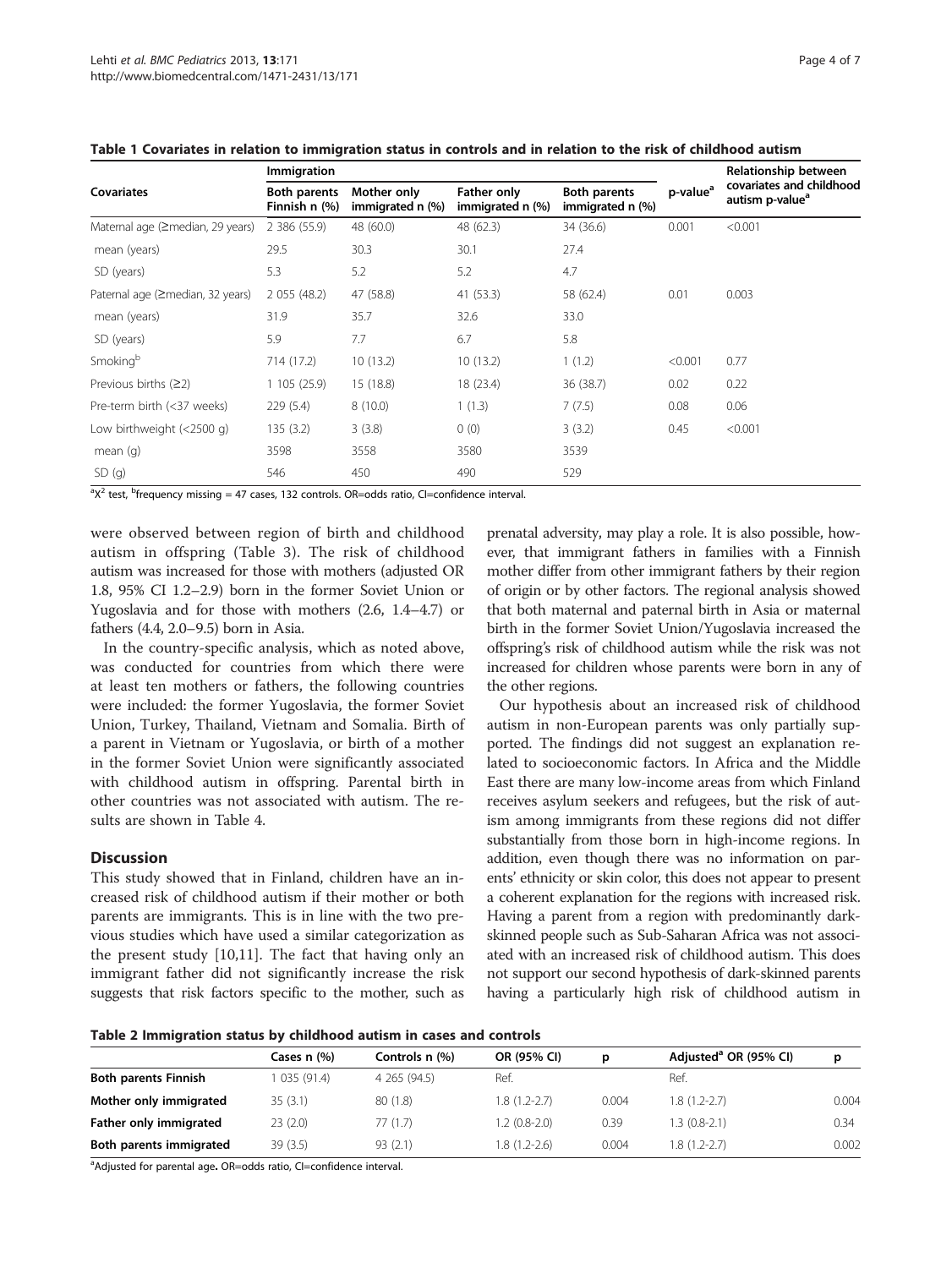|                                           | Cases          |      | <b>Controls</b> |      | OR (95% CI)     | p       | Adjusted <sup>a</sup> OR (95% CI) | p       |
|-------------------------------------------|----------------|------|-----------------|------|-----------------|---------|-----------------------------------|---------|
|                                           | n              | $\%$ | n               | $\%$ |                 |         |                                   |         |
| <b>Mothers</b>                            |                |      |                 |      |                 |         |                                   |         |
| Finnish                                   | 1 0 5 8        | 93.9 | 4 3 4 0         | 96.2 | Ref.            |         | Ref.                              |         |
| Western countries                         | 10             | 0.9  | 29              | 0.6  | $1.4(0.7-2.9)$  | 0.36    | $1.4(0.7-2.9)$                    | 0.37    |
| Former Soviet Union and former Yugoslavia | 29             | 2.6  | 65              | 1.4  | $1.8(1.2-2.8)$  | 0.008   | $1.8(1.2-2.9)$                    | 0.007   |
| Sub-Saharan Africa                        | 10             | 0.9  | 36              | 0.8  | $1.2(0.6-2.4)$  | 0.68    | $1.2(0.6-2.6)$                    | 0.57    |
| North Africa, Middle East                 | $\overline{2}$ | 0.2  | 14              | 0.3  | $0.6(0.1-2.6)$  | 0.49    | $0.6(0.1-2.7)$                    | 0.50    |
| Asia                                      | 18             | 1.6  | 28              | 0.6  | $2.6(1.4-4.7)$  | 0.002   | $2.6(1.4-4.7)$                    | 0.002   |
| <b>Fathers</b>                            |                |      |                 |      |                 |         |                                   |         |
| Finnish                                   | 1 0 6 9        | 94.9 | 4 3 4 4         | 96.3 | Ref.            |         | Ref.                              |         |
| Western countries                         | 8              | 0.7  | 43              | 1.0  | $0.7(0.4-1.6)$  | 0.46    | $0.7(0.4-1.6)$                    | 0.45    |
| Former Soviet Union and former Yugoslavia | 15             | 1.3  | 35              | 0.8  | $1.7(0.95-3.2)$ | 0.07    | $1.8(0.97-3.3)$                   | 0.06    |
| Sub-Saharan Africa                        | 13             | 1.2  | 38              | 0.8  | $1.4(0.7-2.8)$  | 0.29    | $1.5(0.8-3.0)$                    | 0.21    |
| North Africa, Middle East                 | 9              | 0.8  | 38              | 0.8  | $1.0(0.5-2.0)$  | 0.90    | $1.0(0.5-2.1)$                    | 0.98    |
| Asia                                      | 13             | 1.2  | 12              | 0.3  | $4.4(2.0-9.6)$  | < 0.001 | $4.4(2.0-9.5)$                    | < 0.001 |

<span id="page-4-0"></span>Table 3 Maternal and paternal region of birth by childhood autism in cases and controls

<sup>a</sup>Adjusted for parental age. OR=odds ratio, CI=confidence interval.

offspring. A British study suggested that immigration itself instead of ethnicity is the primary risk factor [\[12\]](#page-6-0). Previously it has been suggested that a possible explanation for the increased risk of autism among children whose parents have immigrated from Southern to Northern latitudes shown in some studies could be alterations in the immune repertoire due to differences in early pathogen exposure in mothers or neonates [\[29\]](#page-6-0). In this study there was no clear South–North difference, but this does not exclude the possibility of immunological factors being

part of the mechanism. The role of immune system in autism has also been supported by the findings of an earlier study on this cohort [[30](#page-6-0)].

Two previous studies have also shown an increased risk of childhood autism among children who have a mother born in Asia [\[10,16\]](#page-6-0). Two other studies have not shown an association between maternal birth in Asia and ASD in offspring [\[14,15](#page-6-0)], but one of them showed an increased risk associated with an Asian father [\[14\]](#page-6-0). There are no previous studies with a focus on the former Soviet Union

| Table 4 Maternal and paternal country of birth by childhood autism in cases and controls |  |  |  |  |  |  |  |
|------------------------------------------------------------------------------------------|--|--|--|--|--|--|--|
|------------------------------------------------------------------------------------------|--|--|--|--|--|--|--|

|                     | Cases   |      | <b>Controls</b> |      | OR (95% CI)          | p       | Adjusted <sup>a</sup> OR (95% CI) | p       |
|---------------------|---------|------|-----------------|------|----------------------|---------|-----------------------------------|---------|
|                     | n       | %    | n               | %    |                      |         |                                   |         |
| <b>Mothers</b>      |         |      |                 |      |                      |         |                                   |         |
| Finnish             | 1 0 5 8 | 93.9 | 4 3 4 0         | 96.2 | Ref.                 |         | Ref.                              |         |
| Former Yugoslavia   | 6       | 0.5  | 8               | 0.2  | $3.0(1.1-8.8)$       | 0.04    | $3.2(1.1-9.1)$                    | 0.03    |
| Former Soviet Union | 22      | 2.0  | 50              | 1.1  | $1.7(1.05-2.9)$      | 0.03    | $1.7(1.05-2.9)$                   | 0.03    |
| Somalia             | 6       | 0.5  | 34              | 0.8  | $0.7(0.3-1.8)$       | 0.49    | $0.8(0.3-1.9)$                    | 0.60    |
| Thailand            | 3       | 0.3  | 13              | 0.3  | $1.0(0.3-3.6)$       | 0.9885  | $1.0(0.3-3.7)$                    | 0.95    |
| Vietnam             | 5       | 0.8  | 9               | 0.1  | $7.0(2.3-20.9)$      | < 0.001 | $7.0(2.3-21.2)$                   | < 0.001 |
| <b>Fathers</b>      |         |      |                 |      |                      |         |                                   |         |
| Finnish             | 1 0 6 9 | 94.9 | 4 3 4 4         | 96.3 | Ref.                 |         | Ref.                              |         |
| Former Yugoslavia   | 8       | 0.7  | 8               | 0.2  | $4.0(1.5-10.6)$      | 0.006   | $4.1(1.5-10.9)$                   | 0.005   |
| Former Soviet Union | 5       | 0.5  | 21              | 0.5  | $0.9(0.4-2.5)$       | 0.88    | $0.9(0.4-2.5)$                    | 0.89    |
| Somalia             | 8       | 0.7  | 31              | 0.7  | $1.1(0.5-2.6)$       | 0.78    | $1.2(0.5-2.8)$                    | 0.62    |
| Turkey              |         | 0.1  | 10              | 0.2  | $0.4(0.1-3.3)$       | 0.40    | $0.5(0.1-3.5)$                    | 0.45    |
| Vietnam             | 8       | 0.7  | 5               | 0.1  | $6.4$ $(2.1 - 19.7)$ | 0.001   | $6.4(2.1-19.5)$                   | 0.001   |

a Adjusted for parental age. OR=odds ratio, CI=confidence interval. Countries with ten or more immigrant mothers or fathers were included.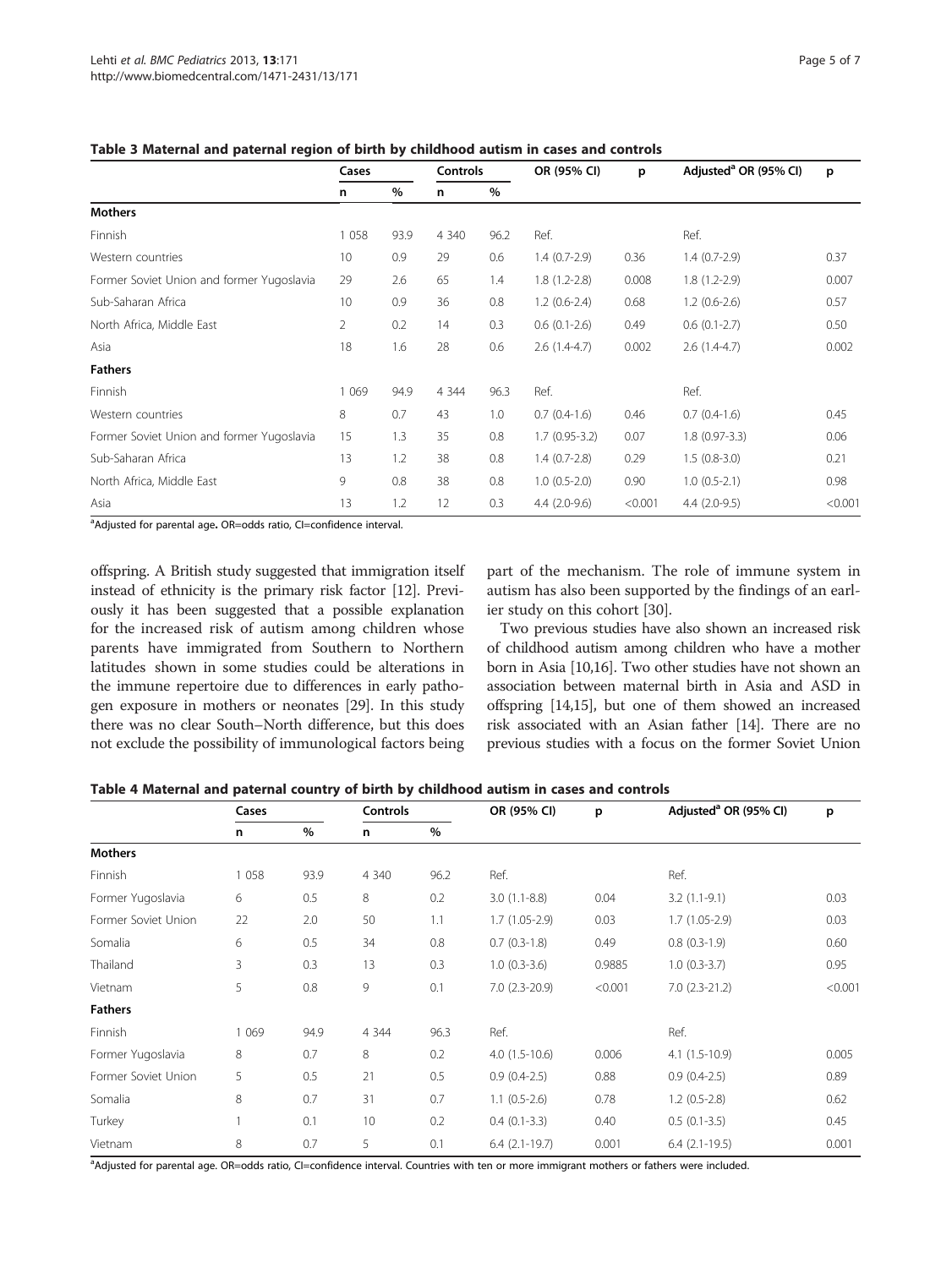or Yugoslavia. Furthermore, no prevalence studies on autism have been conducted in the former Soviet Union and Yugoslavia and few studies have been conducted in Asia. A review showed that most Asian studies have been conducted in Japan where the prevalence estimates of ASD have ranged between 0.02–1.8%, in line with studies from other regions [\[31](#page-6-0)]. In a Korean sample the prevalence of ASD was found to be as high as 2.6%, but the study differed from most previous studies in using rigorous screening of a large community [\[32](#page-6-0)]. Hence, it is not known if the increased risk detected among children of immigrants from Asia or the former Soviet Union and Yugoslavia who live in Finland would be found in their parents' countries of origin as well.

The former Soviet Union is a very large region and immigrants from there comprise such a heterogeneous group that it is very difficult to develop hypotheses on specific factors that may explain the association. The former Yugoslavia and Vietnam, however, are smaller and immigrants from those countries may form more homogeneous groups. Interestingly, both countries were afflicted by war, and many immigrants are likely to be refugees. The number of people born in Vietnam has increased in Finland, from 1550 in 1990 to 4490 in 2010 [[19\]](#page-6-0). In 1990 there were about 140 people born in the former Yugoslavia, but 8000 in 2010 [[19](#page-6-0)]. In this sample 93% of children with a Vietnamese parent and 76% with a Yugoslavian parent had both parents born in the same country. While the increased risk associated with fathers from these regions may be mediated by maternal factors, it is also possible that there are genetic risk factors or pre-conceptional environmental factors that affect both the female and male germ lines.

One of the environmental hazards to which many Vietnamese have been exposed is Agent Orange, a highly toxic, dioxin-containing herbicide, which was used during the Vietnam War. In spite of its assumed toxicity, there has been considerable controversy about its longterm health effects [\[33,34](#page-6-0)], and it has not been confirmed if paternal exposure to Agent Orange can affect gene expression during spermatogenesis [\[35\]](#page-6-0). However, maternal exposure to dioxin and other components of pesticides have been associated with neurodevelopmental problems in the offspring [[36,37](#page-6-0)]. Environmental exposures related to the Balkan wars include, for example, polychlorinated biphenyls (PCBs) [\[38\]](#page-6-0) and depleted uranium [[39](#page-6-0)]. Alternatively, psychosocial stress, which is common among refugee populations, might account for the finding. It has been suggested that maternal stress during pregnancy may affect fetal neurodevelopment and be a contributing factor to autism, possibly through epigenetic mechanisms [[40\]](#page-6-0).

The limitations of this study are as follows: The small number of immigrants from most countries did not allow

a more detailed regional analysis. Only children born in Finland by first generation immigrants were included in the study. There was no information on the reason of immigration. Immigrant parents may not represent the general population of their country of origin for several reasons. The resources needed for employment-based migration in particular may only be available to a selected group of people. On the other hand, especially those refugees who are selected in the refugee quota often represent the most vulnerable parts of the population. Autistic traits in the family or other risk factors associated with autism in offspring may also influence the decision to migrate. Thus we cannot conclude if the increased risk of autism in certain immigrant populations could be explained by factors associated with their country of origin or by selective migration. There might also be residual confounding. Factors such as pre-migration living conditions, socioeconomic status and health behaviors other than smoking during pregnancy could not be included. Misclassification of diagnosis is a possibility, but this is not supported by the diagnostic validation study. However, it is possible that the rate of misdiagnosis would be higher if a child has a different cultural background than the clinician.

# Conclusion

The study showed that offspring of immigrant parents in Finland have an increased risk of childhood autism. Specifically the risk was increased in families in which the mother and/or the father was born in Vietnam or the former Yugoslavia, and in families in which the mother was born in the region of the former Soviet Union. Etiological factors specific to these regions or factors prevalent among these immigrants in Finland may play a role in the observed associations. Further studies in larger immigrant populations including first-generation immigrants and in the immigrants' countries of origin are needed to confirm the findings. Studies that utilize biological markers of toxic or other exposures may facilitate identification of specific risk factors. Finally, it remains unclear whether migrant status affected the likelihood of being diagnosed with childhood autism. The functioning of the health care system and mental health services to detect childhood autism among migrants and ethnic minorities should be investigated.

#### Competing interests

The authors declare that they have no competing interests.

#### Authors' contributions

VL contributed to the design of the study and interpretation of data and drafted the initial manuscript. SHY contributed to acquisition of data and was responsible for analysing it and critically reviewed the manuscript. KCP contributed to interpretation of data and critically reviewed and revised the manuscript. MG contributed to the design of the study and acquisition of data and critically reviewed and revised the manuscript. ASB contributed to the design of the study and interpretation of data and critically reviewed and revised the manuscript. AS contributed to the